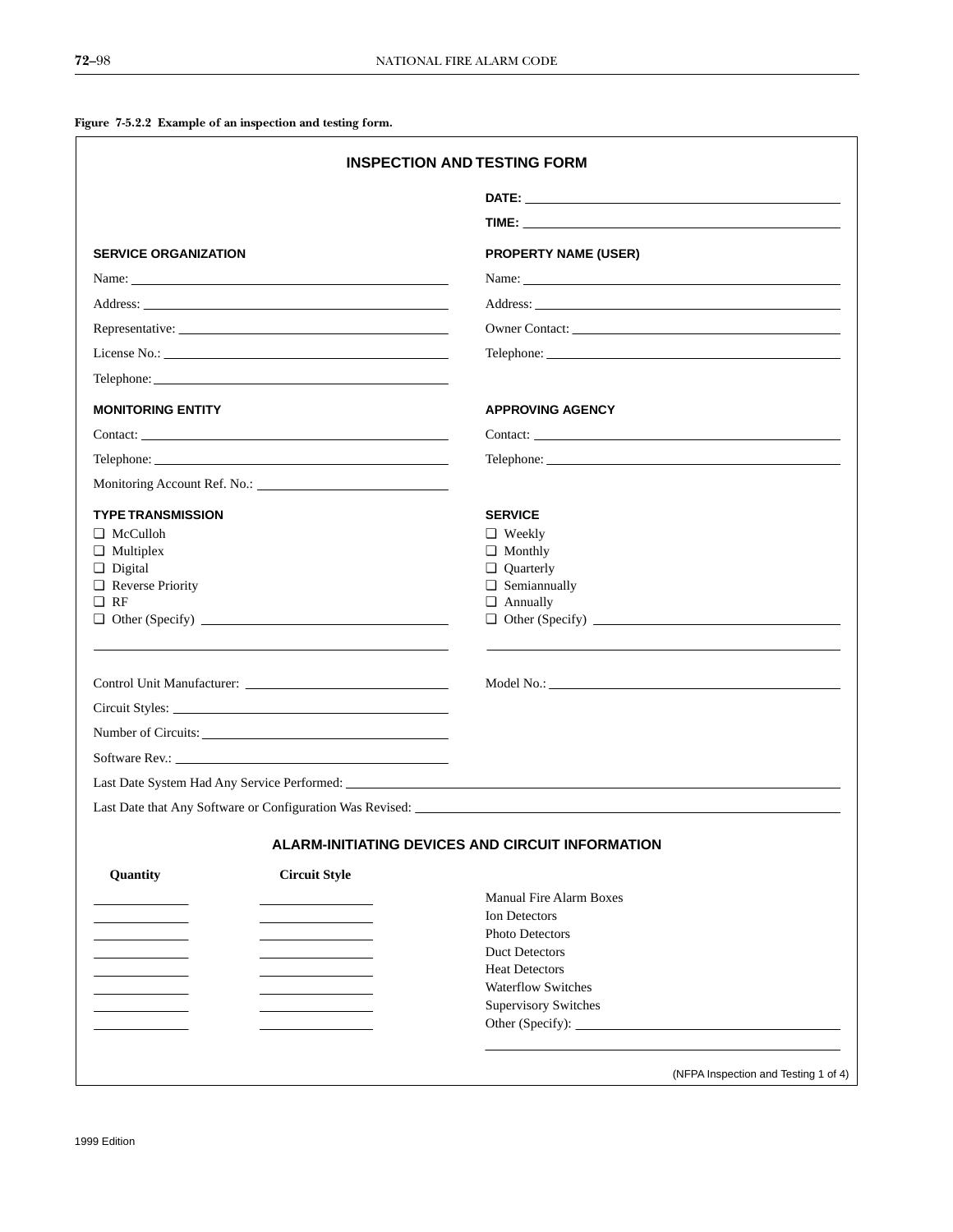## **Figure 7-5.2.2** *(Continued)*

| Quantity                       | <b>Circuit Style</b>                                                                        |                                                                                                                     |
|--------------------------------|---------------------------------------------------------------------------------------------|---------------------------------------------------------------------------------------------------------------------|
|                                |                                                                                             | <b>Bells</b>                                                                                                        |
|                                |                                                                                             | Horns                                                                                                               |
|                                |                                                                                             | Chimes                                                                                                              |
|                                |                                                                                             | <b>Strobes</b>                                                                                                      |
|                                |                                                                                             | <b>Speakers</b>                                                                                                     |
|                                |                                                                                             |                                                                                                                     |
|                                | No. of alarm notification appliance circuits: ___________________________________           |                                                                                                                     |
|                                | Are circuits monitored for integrity? $\Box$ Yes $\Box$ No                                  |                                                                                                                     |
|                                |                                                                                             | SUPERVISORY SIGNAL-INITIATING DEVICES AND CIRCUIT INFORMATION                                                       |
| Quantity                       | <b>Circuit Style</b>                                                                        |                                                                                                                     |
|                                |                                                                                             | Building Temp.                                                                                                      |
|                                |                                                                                             | Site Water Temp.                                                                                                    |
|                                |                                                                                             | Site Water Level                                                                                                    |
|                                |                                                                                             | Fire Pump Power                                                                                                     |
|                                |                                                                                             | Fire Pump Running                                                                                                   |
|                                |                                                                                             | Fire Pump Auto Position                                                                                             |
|                                |                                                                                             | Fire Pump or Pump Controller Trouble                                                                                |
|                                |                                                                                             | Fire Pump Running                                                                                                   |
|                                |                                                                                             | Generator In Auto Position                                                                                          |
|                                |                                                                                             | Generator or Controller Trouble                                                                                     |
|                                |                                                                                             | <b>Switch Transfer</b>                                                                                              |
|                                |                                                                                             | Generator Engine Running                                                                                            |
|                                |                                                                                             |                                                                                                                     |
|                                |                                                                                             |                                                                                                                     |
| <b>SIGNALING LINE CIRCUITS</b> |                                                                                             |                                                                                                                     |
|                                | Quantity and style (See NFPA 72, Table 3-6) of signaling line circuits connected to system: |                                                                                                                     |
|                                |                                                                                             | Style(s)                                                                                                            |
| <b>SYSTEM POWER SUPPLIES</b>   |                                                                                             |                                                                                                                     |
|                                |                                                                                             |                                                                                                                     |
|                                |                                                                                             |                                                                                                                     |
|                                |                                                                                             |                                                                                                                     |
|                                |                                                                                             |                                                                                                                     |
|                                |                                                                                             |                                                                                                                     |
| b. Secondary (Standby):        |                                                                                             |                                                                                                                     |
|                                |                                                                                             |                                                                                                                     |
|                                |                                                                                             | 60                                                                                                                  |
|                                |                                                                                             | Engine-driven generator dedicated to fire alarm system:                                                             |
|                                |                                                                                             |                                                                                                                     |
| <b>TYPE BATTERY</b>            |                                                                                             |                                                                                                                     |
| $\Box$ Dry Cell                |                                                                                             |                                                                                                                     |
| □ Nickel-Cadmium               |                                                                                             |                                                                                                                     |
| □ Sealed Lead-Acid             |                                                                                             |                                                                                                                     |
| □ Lead-Acid                    |                                                                                             |                                                                                                                     |
|                                |                                                                                             |                                                                                                                     |
|                                |                                                                                             | c. Emergency or standby system used as a backup to primary power supply, instead of using a secondary power supply: |
|                                | Emergency system described in NFPA 70, Article 700                                          |                                                                                                                     |
|                                | Legally required standby described in NFPA 70, Article 701                                  |                                                                                                                     |
|                                |                                                                                             | Optional standby system described in NFPA 70, Article 702, which also meets the performance requirements            |
|                                |                                                                                             |                                                                                                                     |
|                                | of Article 700 or 701.                                                                      |                                                                                                                     |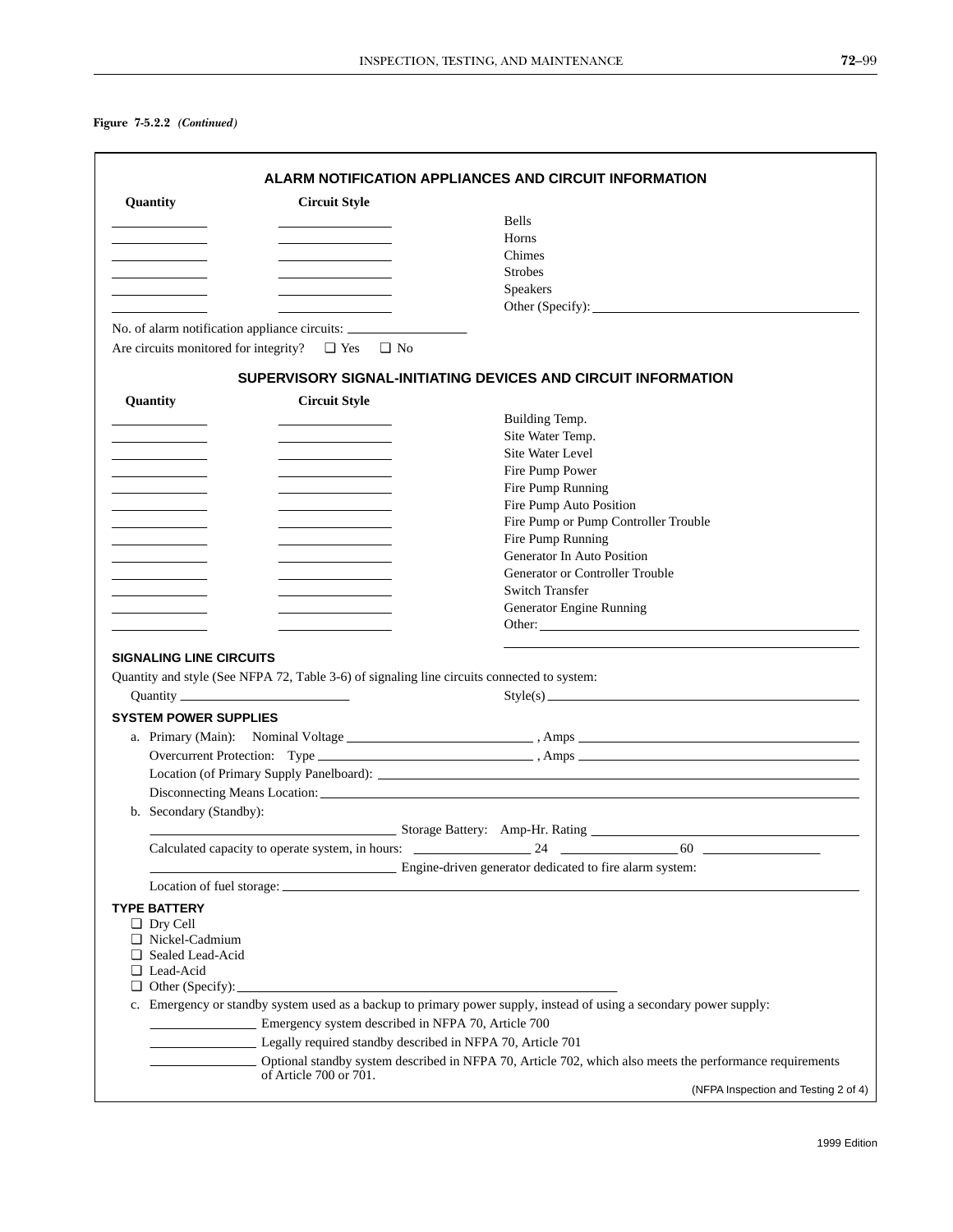## **Figure 7-5.2.2** *(Continued)*

|                                   |                              |                               | PRIOR TO ANY TESTING      |                                                         |                         |                 |             |
|-----------------------------------|------------------------------|-------------------------------|---------------------------|---------------------------------------------------------|-------------------------|-----------------|-------------|
| <b>NOTIFICATIONS ARE MADE</b>     |                              |                               | <b>Yes</b>                | N <sub>0</sub>                                          | Who                     |                 | <b>Time</b> |
| Monitoring Entity                 |                              |                               | ❏                         | $\Box$                                                  |                         |                 |             |
| <b>Building Occupants</b>         |                              |                               | ❏                         | ◘                                                       |                         |                 |             |
| <b>Building Management</b>        |                              |                               | ❏                         | $\Box$                                                  |                         |                 |             |
| Other (Specify)                   |                              |                               | $\Box$                    | $\Box$                                                  |                         |                 |             |
| AHJ (Notified) of Any Impairments |                              |                               | ❏                         | $\Box$                                                  |                         |                 |             |
|                                   |                              |                               |                           | <b>SYSTEM TESTS AND INSPECTIONS</b>                     |                         |                 |             |
| <b>TYPE</b>                       |                              |                               | <b>Visible</b>            | <b>Functional</b>                                       |                         | <b>Comments</b> |             |
| Control Unit                      |                              |                               | $\Box$                    | $\Box$                                                  |                         |                 |             |
| Interface Eq.                     |                              |                               | ❏                         | ❏                                                       |                         |                 |             |
| Lamps/LEDS                        |                              |                               | ❏                         | ❏                                                       |                         |                 |             |
| Fuses                             |                              |                               | ❏                         | $\Box$                                                  |                         |                 |             |
| Primary Power Supply              |                              |                               | ❏                         | ◘                                                       |                         |                 |             |
| Trouble Signals                   |                              |                               | ❏                         | $\Box$                                                  |                         |                 |             |
| <b>Disconnect Switches</b>        |                              |                               | $\Box$                    | $\Box$                                                  |                         |                 |             |
| Ground-Fault Monitoring           |                              |                               | ❏                         | $\Box$                                                  |                         |                 |             |
| <b>SECONDARY POWER</b>            |                              |                               |                           |                                                         |                         |                 |             |
| <b>TYPE</b>                       |                              |                               | <b>Visible</b>            | <b>Functional</b>                                       |                         | <b>Comments</b> |             |
| <b>Battery Condition</b>          |                              |                               | $\Box$                    |                                                         |                         |                 |             |
| Load Voltage                      |                              |                               |                           | $\Box$                                                  |                         |                 |             |
| Discharge Test                    |                              |                               |                           | $\Box$                                                  |                         |                 |             |
| <b>Charger Test</b>               |                              |                               |                           | $\Box$                                                  |                         |                 |             |
| Specific Gravity                  |                              |                               |                           | $\Box$                                                  |                         |                 |             |
| <b>TRANSIENT SUPPRESSORS</b>      |                              |                               | ❏                         |                                                         |                         |                 |             |
| <b>REMOTE ANNUNCIATORS</b>        |                              |                               | ❏                         | $\Box$                                                  |                         |                 |             |
| <b>NOTIFICATION APPLIANCES</b>    |                              |                               |                           |                                                         |                         |                 |             |
| Audible                           |                              |                               | ❏                         | $\Box$                                                  |                         |                 |             |
| Visual                            |                              |                               | $\Box$                    | $\Box$                                                  |                         |                 |             |
| Speakers                          |                              |                               | ❏                         | $\Box$                                                  |                         |                 |             |
| Voice Clarity                     |                              |                               |                           | $\Box$                                                  |                         |                 |             |
|                                   |                              |                               |                           | INITIATING AND SUPERVISORY DEVICE TESTS AND INSPECTIONS |                         |                 |             |
| Loc. $&$ S/N                      | <b>Device</b><br><b>Type</b> | <b>Visual</b><br><b>Check</b> | <b>Functional</b><br>Test | Factory<br><b>Setting</b>                               | Meas.<br><b>Setting</b> | Pass            | Fail        |
|                                   |                              | $\Box$                        | $\Box$                    |                                                         |                         | $\Box$          | $\Box$      |
|                                   |                              | $\Box$                        | $\Box$                    |                                                         |                         | ❏               | $\Box$      |
|                                   |                              | $\Box$                        | ❏                         |                                                         |                         | ❏               | $\Box$      |
|                                   |                              | $\Box$                        | $\Box$                    |                                                         |                         | ❏               | $\Box$      |
|                                   |                              | ❏                             | ❏                         |                                                         |                         | ❏               | $\Box$      |
|                                   |                              | $\Box$                        | $\Box$                    |                                                         |                         | $\Box$          | $\Box$      |
|                                   |                              |                               |                           |                                                         |                         |                 |             |
| Comments: __                      |                              |                               |                           |                                                         |                         |                 |             |
|                                   |                              |                               |                           |                                                         |                         |                 |             |
|                                   |                              |                               |                           |                                                         |                         |                 |             |